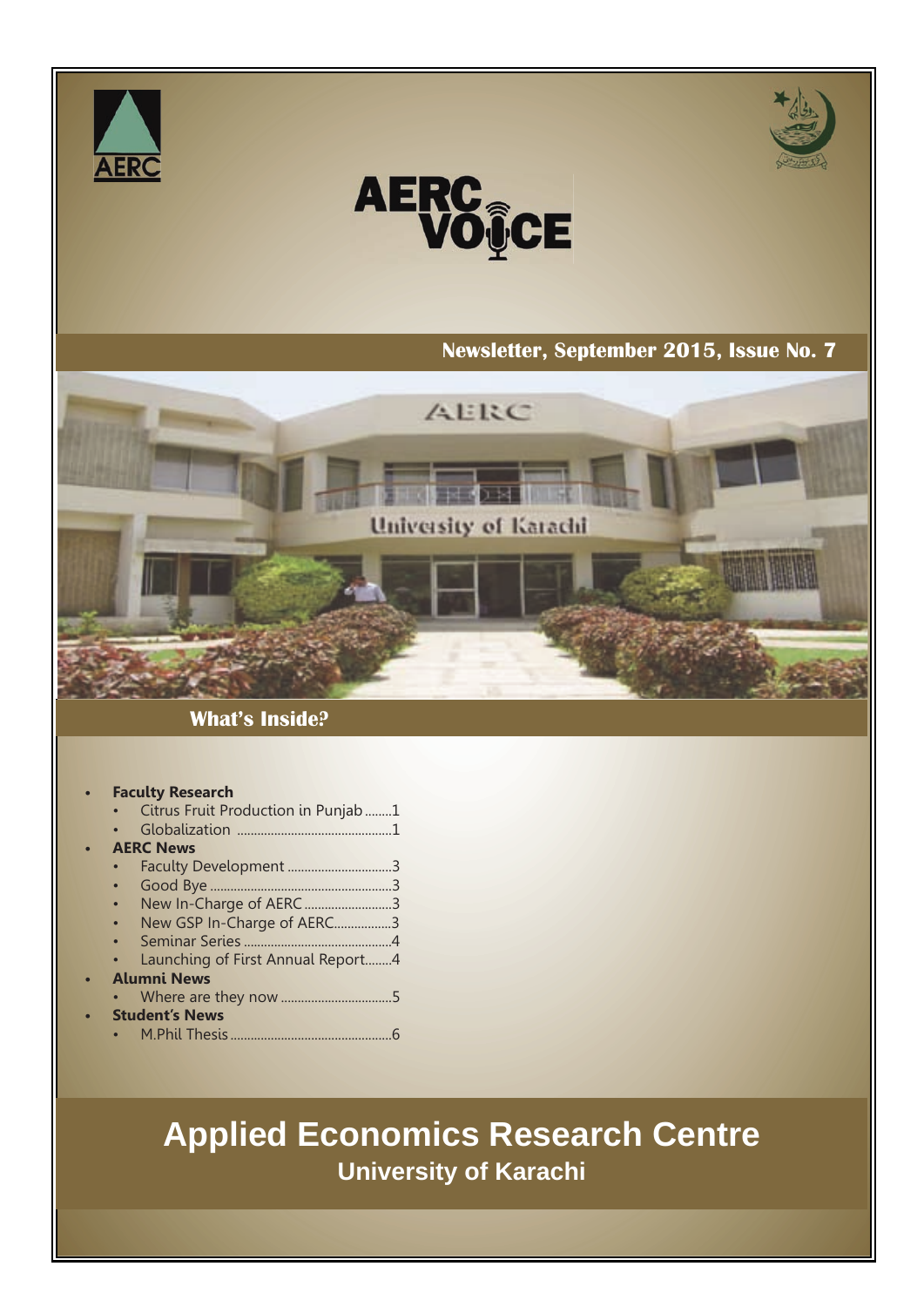### **Editorial Committee:**

Uzma Iram Mohsin Hasnain Ahmad Nigar Zehra Humera Sultana Sadaf Majeed Narjis Khatoon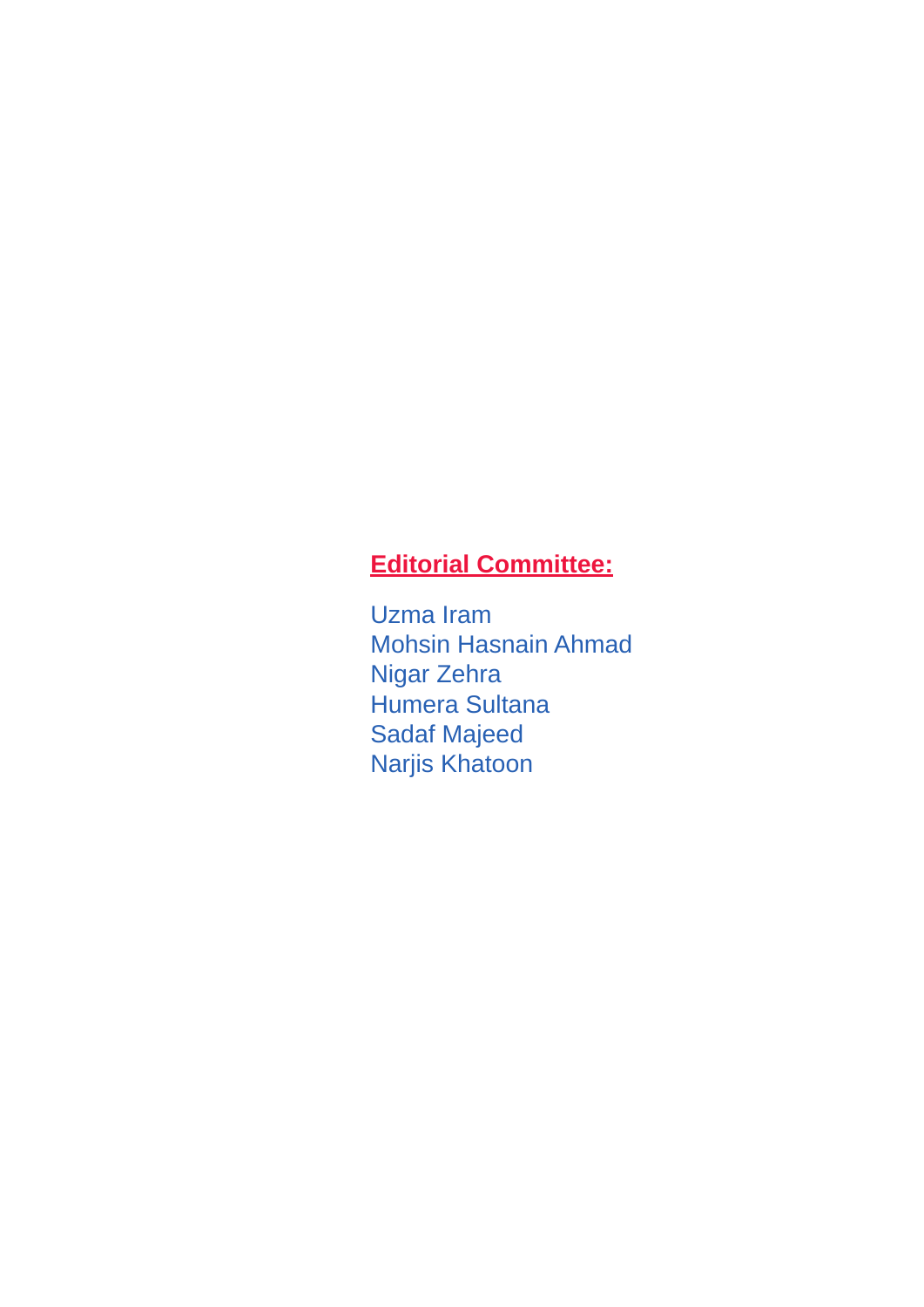#### **Faculty Research**

#### **From the Desk of Editor**

ear AERC Colleagues and Readers, The 7th Issue of AERC<br>VOICE Newsletter is being presented with great pleasure in order to introduce the achievements at the Centre, besides highlighting the



events, activities, faculty's research and development, academic prowess and other accomplishment, attained so far. In this issue, an attempt is made to capture the excitement undertaken during the last three months. I sincerely look forward that this issue provides interesting material to read. Hoping further, the newsletter will encourage many readers, especially students, to use it as a platform to express their creativities and research skills. I now take this opportunity to thank all who have contributed their role in submitting the reading material for this Issue. Please do not hesitate to provide your feedback, valuable comments, and pertinent information for inclusion in our forthcoming issues. Moreover, we are anxiously waiting to see more readable material for publishing in our upcoming issues. I am grateful to my team for their hard work and wonderful support in making this issue possible for publishing and reading. I would like to extend my special thanks to Mr. Joseph Cyprian for his editing support. That is all for now, enjoy a happy reading!

*Uzma Iram*

#### **MESSAGE FROM THE NEW IN-CHARGE OF AERC**

The function of edu-<br>tion and research is to teach one and learn to think intensively, constructively and positively. Intelligence and character is the goal of true education. I



as Incharge of the AERC feel very strongly that all of us at the AERC need to move ahead with determination to build our institution with sincerity and hard work. Honesty, perseverance and dedication are the key to success, but we also need to always remember that intuitions are more important than personalities. I wish all the best for future endeavors of all the staff members of the AERC and anticipate cooperation and coordination from everyone to keep harmony and cordial environment all around.

#### **Quote**

The love of what you do, combined with your belief in what you do, will not determine your success. It will determine how hard you will work and how dedicated you will be to achieving it. Success just shows up from there.

#### **Citrus Fruit production in Punjab \_ Pakistan Muhammad Pervez Wasim**

Fruits are one of the oldest forms of<br>food known to man. According to "The Holy Quran", the fruits like grape, date, olive and pomegranate are the gifts and heavenly fruits of God. The world citrus production and percentage share has witnessed a period of strong growth since 1980's. Production of citrus (tangerines, lemons, oranges and limes) has all expanded rapidly. China has maximum production and world share of citrus. Pakistan in the top 15 countries world citrus production (2010 11) ranks 13 in terms of production and world share. Fruits are a vital part of Pakistan agriculture. Large area of the country are blessed with an ecological environment conductive to production of nearly 30 types of fruits of which citrus, mango, apple, grapes, dates, banana, melons and guava are relatively common. In total fruits area and production of Pakistan citrus ranks first and contribute 24 percent of area and 31 percent of production. Citrus fruit is grown in

all four provinces of Pakistan but Punjab produces more than 96 percent of citrus because of its greater population, soil fertility, favourable climatic conditions and adequate water. Though climatic conditions of Punjab are quite suitable for high yields and superb quality of citrus fruits, yet the average productivity per hectare is about 10 tonnes. This indicates that the environments and climate are friendly for citrus fruit production in Punjab but the problem is low per hectare productivity, increasing soil salinity in Faisalabad and Sahiwal districts, rootstocks with respect to soil conditions and the scientific approach to compete with rest of the citrus growing countries of the world.

District-wise time series data of Punjab for 22 years, 1990 91 to 2011 12, pertaining to area, production and productivity of citrus were collected from the Agricultural statistics of Pakistan.

**Continue on Page 2**

#### **Globalization, Poverty and Environmetal Degradation: Sustainable Development in Pakistan Shaista Alam**

The rapid pace of modernization, ur-banization, and industrialization has led to serious environmental concerns in the developing countries like Pakistan. Over the past few decades, the natural resources have depleted remarkably resulting from accelerated pace of economic and social transformation. Economic changes such as large increase in population, agricultural output, industrial production, capital accumulation, and innovative technologies have transformed the country's natural resource base, both as a source of factor inputs and as a byproduct of pollution associated with economic activity. The continuously accelerated and unabated environmental degradation in the country is dangerous for people's health and livelihoods, the survival of species, and ecosystem services that are the foundation for long-term economic development. Economic development and poverty reduction efforts are increasingly constrained by environmental concerns, including degradation of forests and fisheries, lack of fresh water resources, and poor human health as a result of air and water pollution (Banister 1998; Chu and Yu 2002). Intensified crop and livestock production combined with misdirected incentives have contributed to increased production of chemical and organic wastes, natural resource and biodiversity loss, and soil erosion. Lack of an adequate supply of clean water, the explosive growth in population, and the artificial

methods of cultivation are the most severe environmental problem in many developing countries, In addition, water quality has been steadily infected by sewage; industrial effluent, urban and agricultural runoff, and saline intrusion. Levels of suspended solids in the rivers increased remarkably high in Pakistan. Biochemical oxygen demand, a key indicator of overall water quality, is also very high as compare to the level recommended by OECD (Organization for Economic Cooperation and Development).

The relationship between environmental degradation and economic activities becomes the major issue and comes to the focal point of research. The present study tries to find out the linkage between environmental degradation and economic growth and discusses the factors that affecting the environmental degradation and economic growth. In the past decade, many studies have been conducted to test the environmental Kuznut Curve (EKC) hypothesis. EKCs are widely based on the argument that when an economy is at the initial stages of economic growth it may increase pollution along with, once per capita income exceeds a threshold, not only does the structural changes in the economy, but also people can manage to pay for a cleaner environment (Beckerman, 1992; Shafik, 1994; Shafik and Bandyopahay, 1992). The improvement in environmental quality can **Continue on Page 2**

Jeffery Gitomer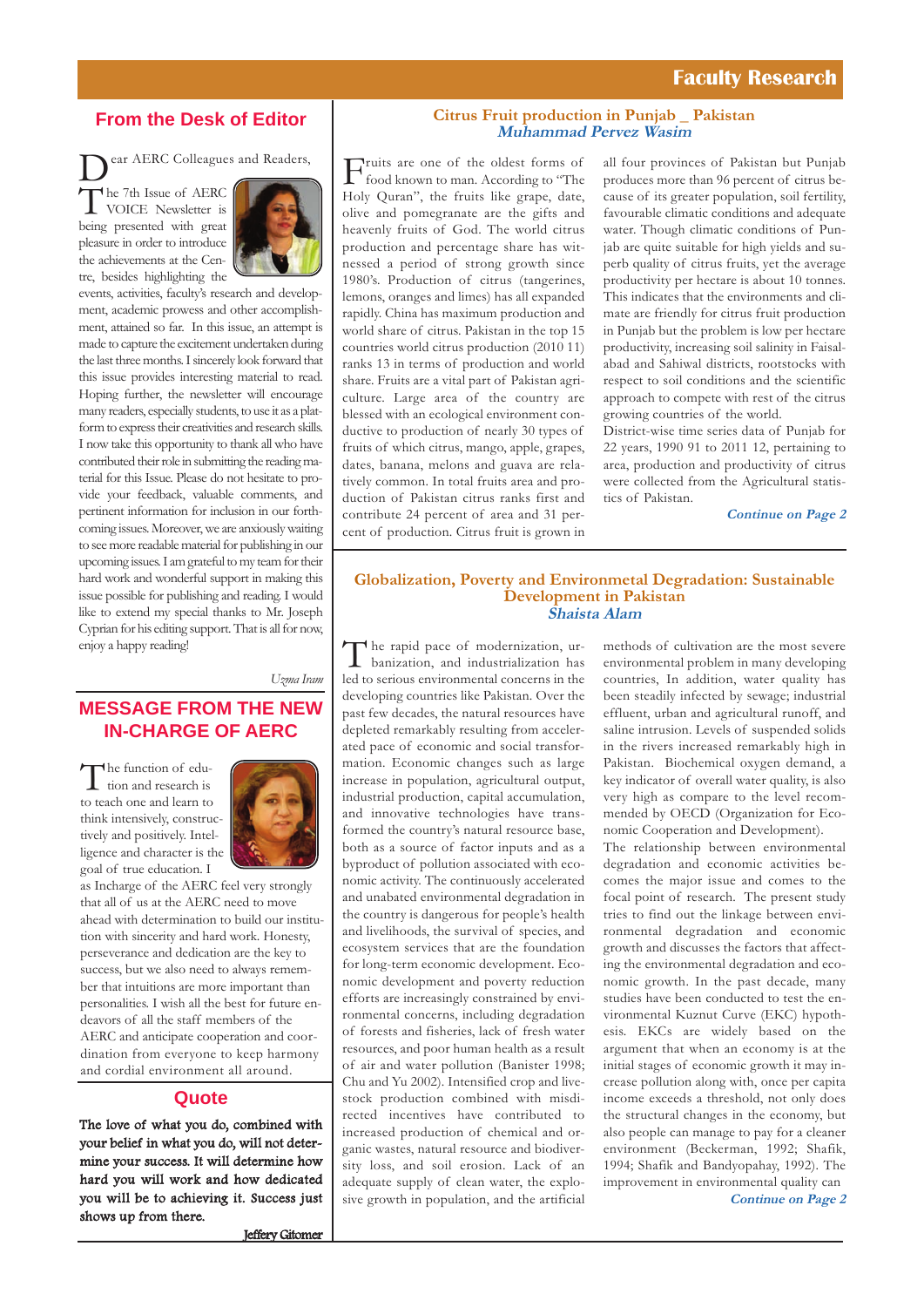#### **Citrus Fruit production - Continued from Page 1**

The compound growth rates are estimated by using log-linear functions on the time series data on area, production and productivity. The study reveals that in Sargodha and Gujrat districts and in Punjab province the increase in production growth was due to increase in both, i.e. area growth and productivity growth, but in Gujrat district and Punjab province citrus farming is profitable mainly due to; better soil fertility, favourable climatic condition, easy availability of formal credit system and lack of soil salinity. At Pakistan level the increase in production growth was mainly due to increase in area

#### **Globalization - Continued from Page 1**

be achieved by advancing the technological mode of production (de Bruyn, 1997; Xiaoli & Chatterjee, 1997) or by exporting the "dirty industry" to low income countries (Rock, 1996; Suri & Chapman, 1998). The empirical research also supports the EKCs along with theoretical models (Cole et al., 1997; Cropper & Griffiths, 1994; Grossman & Krueger, 1993, 1995; Roberts & Grimes, 1997; Selden & Song, 1994). Most of the studies deal environmental degradation with the problem of air pollution, while few researchers extend their test of EKC hypothesis to water pollution. The environmental degradation in terms of water pollution is measured as the rate of growth of emissions of organic water pollutants of Biochemical Oxygen demand (BOD). The poverty and environmental damage are complementary. According to "EKC" the early stage of development are unavoidably marked by conflicts between poverty reduction and environmental protection (Das-Gupta et al., 2005). Numerous studies have suggested that environmental damage can have particularly significance for the poor, because the poor are least capable of managing the environmental effects (Albla-Betrand 1993; Myers and Kent, 1995).

In the globalization era, countries enhance their interdependence through international trade. For achieving the benefits of globalization, each country needs to faster its growth and economic development through international trade. For this purpose economic development and enhancement of trading activities play an important role in sustainable development of a country and reducing the environmental degradation (Cole 2004). Economic theory suggests that trade between countries with different levels of environmental protection could lead pollution-intensive industry to concentrate in the nations where regulations are lax. Developing countries frequently have less stringent environmental regulations than developed countries. Evoking this theory, nations that are attractive to industry due to their looser pollution controls are often referred to as "pollution havens". Managi et al., (2008) argued that trade is good for water quality and reduces BOD emissions not only for OECD countries but also for non-OECD economies. Water pollution in the developing nations is caused by animal and human waste, over application of fertilizers, industrial chemicals, urban runoff, and a general lack of pollution prevention laws and their enforcement. Access to adequate wastewater treatment facilities in the developing countries is very limited. As a result, water bodies in the developing nations are often used as open sewers for human waste products and garbage.

Economic growth is also associated with negative externalities, for example environmental degradation and poverty, while Economic Development is a an increase in the real income per capita as well as improvements in a variety of indicators such as literacy rates, life expectancy, poverty rates, welfare of the nation, quality of life and quality of environment. Economic development is however concerned with sustainability which means meeting the present needs without compromising future needs. Sustainable development may be defined as continuous increase in the socio-economic standard

growth. The study also confirms that the growth rates of Faisalabad and Sahiwal districts, significantly decreased. The study also indicates that at Punjab province level the area, production and productivity of citrus fruit recorded positive and significant growth. Though the productivity growth contributed more as compared to area growth in increasing production growth, the productivity growth of 0.61 percent per annum is very low as compared to many others citrus growing developing countries.

of living of a country's population, normally accomplished by increasing its stocks of physical and human capital and improving its technology and environment. Jalal (1993) argued that "Sustainable development can be visualized in terms of a water tank having two leaks, one leak being 'poverty' and the other 'environmental degradation'. Sustainable development will thus remain a dream unless problems of poverty alleviation and control of environmental degradation are dealt with simultaneously".

The present study investigated the relationship between globalization, poverty, environmental degradation and sustainable economic development along with other socio-economic and demographic factors, such that education, industrialization and agriculture output, urbanization and population in case of Pakistan. The study demonstrated that expansion in intensive industrial and agricultural activities and rapid urbanization affect environment adversely, while increased globalization has caused to decrease the rate of environmental degradation. The evidence also suggests that industrial and agricultural output and globalization played positive effect on economic development, whereas rapidly growing population is a big hurdle to achieve economic development in Pakistan. The analysis suggested that poverty may cause to increase environmental degradation and it may slow down the process of economic development if it would not be alleviated. The education which is the indicator of human development generates the awareness in people to protect environment and it further improves the economic development of a country. The results further suggest that the effect of education is significant to reduce the environmental degradation; while it can play a positive role to attain sustainable development in Pakistan. As far as, the effect of water pollution on economic development concerned, it does not significantly affect economic development adversely. If we want to sustain our development, then we have to control water pollution and protect our environment. If we want to achieve sustainable development in Pakistan, we have to globalize our resources, increase the serious efforts of poverty reduction, own green and clean technologies to increase industrial and agriculture output, control growing population and urbanization rate.

According to Jalal (1993), "two leaks of sustainable development, i.e., poverty and environmental degradation", the present study found that two leaks are not significantly affecting sustainable development in Pakistan but their signs represent an alarming situation that poverty and environmental degradation may adversely affect sustainable development unless problem of poverty alleviation and control of environmental degradation are dealt with simultaneously in case of Pakistan. As far as globalization is concerned it can play positive and significant role in attaining sustainable development by protecting environment through adaptation of green technologies. Last but not least, there is need to enhance the level of education in Pakistan that can help to alleviate poverty, increase the awareness of environmental protection and generate the understanding to globalize resources.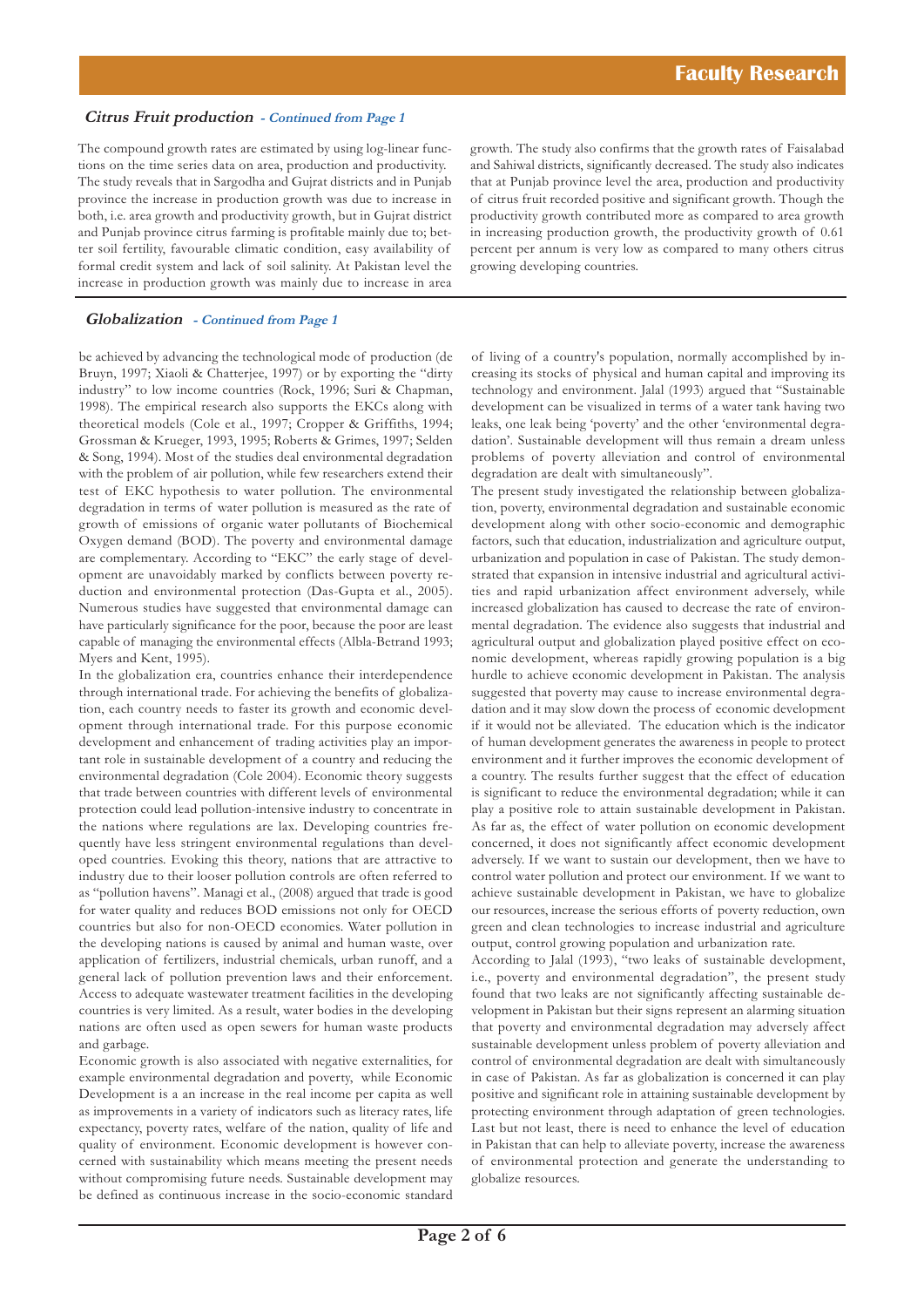#### **AERC NEWS**

#### **Faculty Development**

r. Samina Khalil got internationally-competitively selected to participate in an advanced course on Managing Risks in the face of Climate Change with full fellowship by the Center for Development Research, Weginengen, Holland, from March 23 to April 5, 2015. Disaster risk management is a broad concept that aims to avoid, reduce or transfer



the adverse impacts of hazards on people, property and the environment through activities and measures for prevention, mitigation and preparedness. It involves the judicious design, implementation and evaluation of strategies, policies and measures that aim to:

- **• Improve knowledge and understanding of disaster risk, including hazards, exposure and vulnerabilities, and capacities.**
- **Reduce disaster risk by the use of protective measures which aim at protecting lives and assets.**
- **Promote disaster preparedness, response and recovery practices; and facilitate and advance sustainable development.**

This advanced course successfully enabled the participants in developing a meaningful and in-depth insight in to the climate change issues and risk management strategies.

r. Samina Khalil presented a paper on Energy and Climate Change Interaction at the Sixth International Conference under the, "The Egyptian Society for Environmental Sciences (Genetics, Biotechnology and Sustainable Development in Safe Environment)" at Suez Canal University, Ismailia, Egypt, from 2-5 February, 2015.

Dr. Samina Khalil was invited by the research institute in Environ-mental and Natural Resource Economics, Heidelberg University, Germany, as a visiting fellow to represent South Asia in a policy orientated and consultative series of global meetings to share the latest insights on climate change adaptation and mitigation and the impact for local authorities from Nov 29th – Dec 2, 2014. Dr. Khalil emphasized that many countries struggle with the consequences of unsustainable growth programs, affecting the climate, people and natural resources. Local authorities and their inhabitants are faced with droughts, floods, air pollution, land degradation, deforestation and rising sea levels. By developing sustainable growth policies, local governments in partnership with the community, can improve the quality of life of citizens and contribute to protecting the global environment

#### **GOOD BYE Ms. Nighat Bilgrami**

wishing good bye this time to Ms. Nighat Bilgrami-<br>My Jaffery, In-charge AERC on successful completion Jaffery, In-charge AERC on successful completion of her service, we will surely miss one of our longest serving staff member. Ms. Bilgrami retired on 9th of August 2015 on attaining the age of superannuation after serving for 30 years at the Applied Economics Research Centre University of Karachi. Ms. Bilgrami



started her career at the AERC in 1985 and retained the post of Senior Research Economist/Associate Professor for about 19 years. As In-charge of AERC since August 2013 Ms. Bilgrami has done excellent work to bring energy into the activities of AERC by fostering collaboration with other faculty members and students. Ms. Bilgrami's retirement actually means that she is promoted to one of her best roles in life. **Congratulations**! She played the key role in organizing AERC conferences and producing the first Annual Report. Both the successful International Conference and AERC Annual Report 2015 are exclusively attributed to her credit. The continuous and constant publishing of AERC Voice (NEWSLETTER) is another achievement of Ms. Bilgrami and shows her inclination towards the recognition and growth of the Centre. She is a very popular member among the staff and students because of her intellectual curiosity, well-judged insight, encouragement, and her bright smile. We would like to thank her for everything and wish her every success and happiness in her future career.

#### **Congratulation**

#### **NEW IN-CHARGE OF AERC**

The editorial team of AERC Voice joins<br>the entire staff to congratulate Dr.Samina Khalil [Senior Research Economist/Associate Professor] on being appointed as In-charge of AERC w.e.f. August 10, 2015, following the retirement of Ms. Nighat Bilgrami. Dr. Samina Khalil was accorded a warm welcome in a formal lively function on August 12, 2015.

Dr. Khalil joined the Centre in 1989 and has since held various positions, such as Editor



PJAE, Member BOG, In-charge of Seminars and Head of PhD Program at AERC, etc. She attained her PhD degree in Environmental Economics and Management from the University of York, U.K. and M.Phil in Economics of Developing Countries from Cambridge University, U.K. besides attending and doing various Ph.D. courses. Dr. Samina Khalil acquired training in Environmental Economics and Natural Resource Management from the University of Berkeley [USA], University of Gutenberg [Sweden] and Shiga University [Japan]. She is the winner of many scholarships/fellowships: like Commonwealth Scholarship, Ford Foundation scholarship, Swedish International Development Agency (SIDA) scholarship, Japan International Cooperation Agency (JICA) scholarship. She is also a recipient of fellowships from Government of France, East-West Centre (Washington D.C. USA), and Higher Education Commission (HEC), Pakistan for research work in the areas of Environmental Economics and Natural Resource Management Policy and Sustainable Development. Besides research work, Dr. Khalil has rich experience in teaching courses like Microeconomics, Development Economics and Environmental and Natural Resource Economics. She is an HEC approved supervisor and also an advisor on numerous M,Phil and Ph.D. theses.

With corporate experience and rich background in academic and administrative matters, Dr. Khalil will make a fine contribution towards AERC further growth. We hope that she would handle all her fresh responsibilities with great determination and sincerity. We are fortunate to have with us such a gracious, friendly, responsible, and a generous colleague. We warmly wish Dr. Samina Khalil the best of success in her new position.

#### **NEW GSP IN-CHARGE OF AERC**

 ${\rm A}$  ERC Voice, along with all other<br>staff would like to congratulate Dr. Shaista Alam on being appointed as the new GSP In-charge of AERC as on August 25, 2015. Dr. Pervez wasim (ex-In-charge GSP) had completed his tenure in this capacity. The high quality of Dr. Alam's teaching is undoubtedly supported by the glowing recommendations she has re-



ceived from current and former students. Dr. Alam places a very high value in engaging students towards the learning process. She is always innovative, flexible, and responsive to their needs. It's a pleasure to work with a colleague, who knows how to make a friendly and inspiring working environment, anywhere and at any time. We are sure that the new GSP In-charge will lead the GS Program to new heights. We extend our best wishes to her for all success.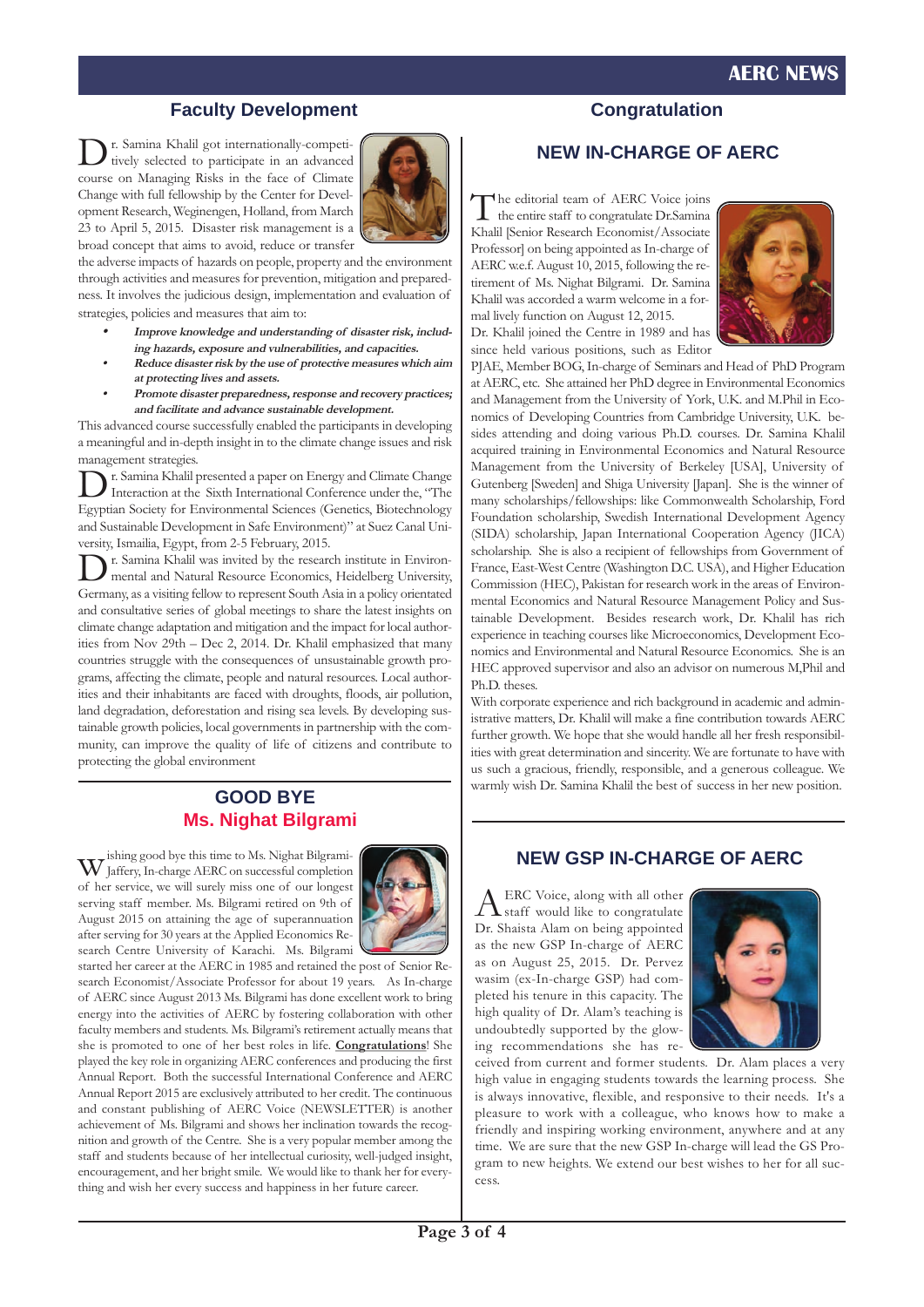#### **AERC NEWS**

#### **Seminar Series**

The Applied Economics Research Centre (AERC) organize lectures under the auspices of Dr. Ehsan Rasheed Memorial Lectures Series. Dr Hafiz.A.Pasha was the guest speaker for a lecture on "Provincial Budgets of Pakistan" on June 16, 2015. Dr. Pasha is one of the distinguished economists of Pakistan and currently the Chairman of the Country's Panel of Economists (an independent advisory committee formed by the government). In the seminar he discussed different issues of Pakistan's economic policy related to financial budget 2015-16. Dr. Pasha stated: "There are two main reasons behind the low tax-to-GDP ratio in the country: one is the tax evasion and widespread corruption while the second equally important reason is the tax expenditures, exemptions and concessions



provided by the tax system." All exemptions are provided to influential and elite class in Pakistan. Dr. Pasha added that there are 13,000 zamindars in the country with six million acres of land, but they don't have any tax liability accordingly. This situation creates the tax system to be more regressive. Dr. Pasha placed all blame on FBR which lacks in the accountability process of corporate sector, and as such, billions of rupees worth tax are being evaded. According to Dr. Pasha, the increase in GST from 16 to 17 percent and introduction of import duty of 2 percent on non-dutiable products, raising taxes on high speed diesel oil, regulatory duty on furnance oil used to produce electricity increase the burden of indirect taxes on the people of Pakistan. He concluded the seminar by giving some suggestions to both FBR and the government, particularly emphasizing that "taxshould be on all incomes irrespective of the source".

A nother lecture under the auspices of Dr. Ehsan Rasheed Memo-<br>rial Lectures Series was organized by the AERC. The guest speaker Dr Shahida Wizarat delivered a lecture on: "Achieving food security in Pakistan", on 30th July 2015. Dr Shahida Wizarat is currently serving the Institute of Business Management as Head of the



Economics and Research Department. Dr Wizarat informed the participants that Pakistan's economy mainly depends on agricultural sector, which contributes 22 percent of GDP. Despite of the fact that more than 45 percent of the population belongs to the agriculture sector, there is food insecurity in the country. Although we have large rivers

and lots of coal mines still Pakistan is insecure in water and energy. The reason is mismanagement of resources and lack of interest of the management. Dr. Wizarat mainly focused on disadvantages of the use of genetically modified seeds and food items which are imported from United States, Canada and Australia. According to her research these genetically modified seeds are infected with some viruses, which enter into the food and is harmful for human health. The viruses cause different dangerous diseases, like cancer and arthritis. Genetically modified farming increases agricultural growth but it is not good to achieve food security on the cost of people's health, because of insufficient nutrient value as the organic food possesses. Dr. Wizarat concluded that proper labeling on food items in the market be done, whether it is organic or genetically modified. People should by-pass markets and grow vegetables and other food items themselves and at the same time, pressurize the government to redistribute land to grow food.

#### **Launching of Annual Report**

The first AERC thematic Annual Report on "City Dynamics in Pakistan 2015" was officially launched on April 29, 2015. The honourable participants of the ceremony were Prof. Dr. Moonis Ahmar [Dean, Faculty of Social Sciences, Prof. Dr. Hafiz A. Pasha [Chairman of the country's Panel of Economists (an Independent Advisory Committee formed by the Government], Ms. Nighat Bilgrami-Jaffery and Muhammad Sabihuddin Butt. The program started with recitation from The Holy Quran, followed by a warm welcome to the honorable guests and audience for participating in the program.

Dr. Pasha was invited for the inaugural address. He congratulated and appreciated the efforts of the AERC team for timely completion



of this report. He provided informative discussion over this report. Further, he discussed the performance of the Government, especially in the social sector. Dr. Pasha emphasized that poverty is a more severe problem in Pakistan. He suggested that the government agencies, as well as social and political and other community organizations should organize programs to improve socio-economic conditions in the economy. The Annual Report deals with nearly every aspect and all factors that contribute towards the process and pace of urbanization in Pakistan. It provides the determinants of urbanization, agglomeration, clusters, drivers of city competitiveness, innovation at national and regional levels, which results in small shanty towns in urban cities. The aim of this Report is to provide a guideline to policy makers to formulate policies for urbanization in order to regulate the shanty towns. The industrial development policies to be prepared by policy makers will help the rural urban migrants to improve the socio-economic structure of the country. The summary of the Report, which comprises of seven sections, is given below.

Section 1 discusses the pattern and trends of urbanization at national, regional and international levels, while the urbanization's characteristics and dynamics from Pakistan's perspective are given in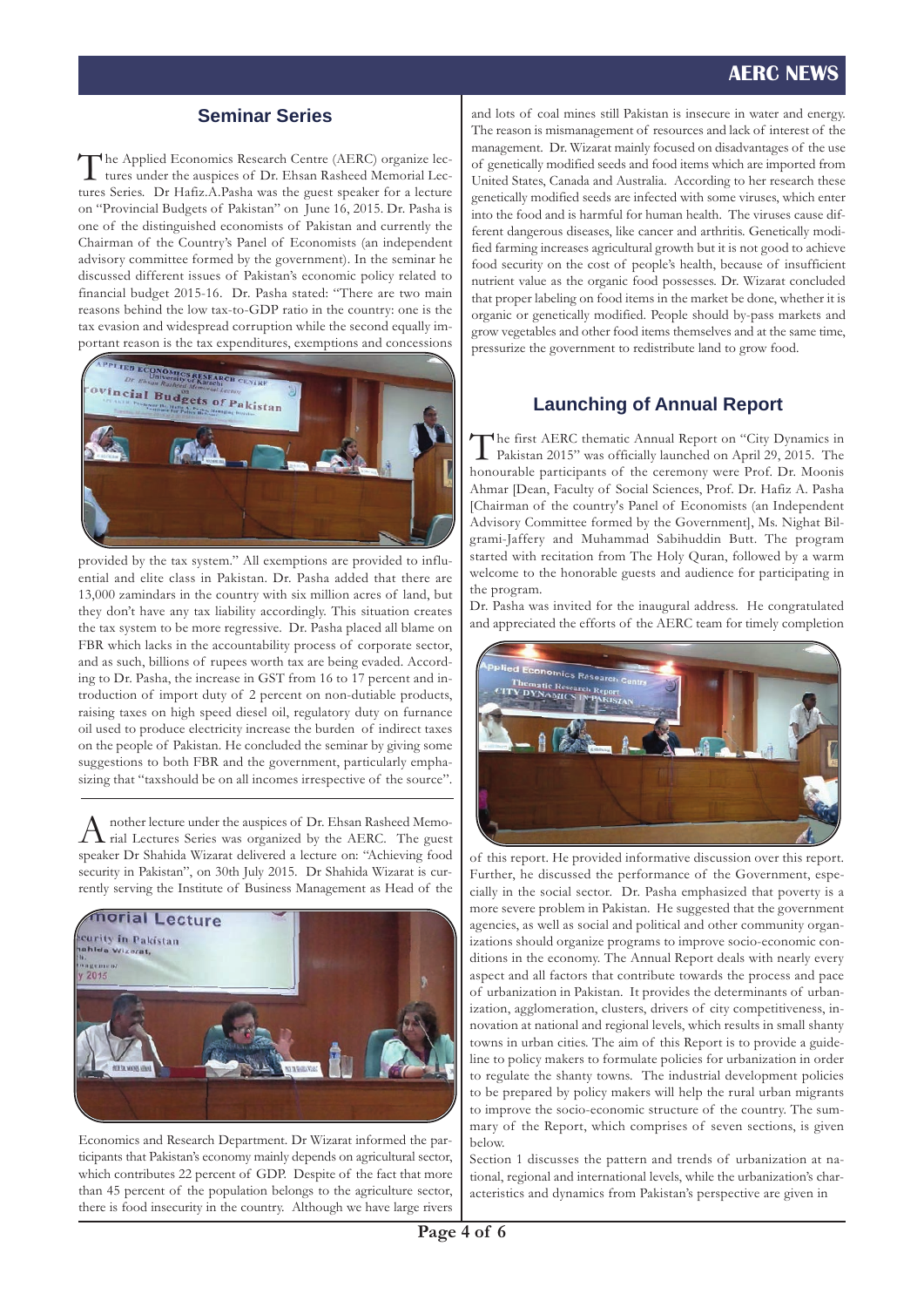Section 2. This section also explores the population dynamic which is an important factor in determining the degree of urbanization in any country. Within this section of the Report is provided the analysis of urbanization in Pakistan through projections and by highlighting their trends. ection 3 highlights about those cities which are always sighted as a core of economic growth in all eras of economic development in the world. Moreover, the supply and demand side factors are covered here by considering urban population, urban growth and city's economic output. The empirical evidence reveals that most of the demand side factors cause city growth in Pakistan. The pattern and trend of inflow and outflow of migrants in large cities of Pakistan are analyzed in Section 4. Nevertheless, cities provide a space for the migrated population entering into the labor force. The patterns of cities growth provide a reason to migrate not only for the population living in the nearby rural areas but also for the people from other districts interior areas.

The report report report report report report  $\mathcal{L}_\mathcal{S}$  that the urban clusters change, change, change,

The report revealed in the Section 5 that the urban clusters change, as the strong source of economic and employment opportunities

for a large number of poor population and locals, migrating from other areas. The economic benefits of urban clusters encompass a large number of people in a developing society.

Section 6 provides a composite indicator of city competitiveness for 13 larger cities to identify in order of priority among the most important bottlenecks to city competiveness in Pakistan. The most important outcome is that city growth and productivity in Pakistan are being hampered by these three major factors: namely, (i) labor market rigidity; (ii) excessive burden of industrial regulations; and (iii) serious deficiencies in the provision of physical infrastructure. The ranking of cities in terms of innovations is given in Section 7 which shows that average cities in Pakistan are only 14% innovative. This Report shows that Hub city stands first in raking, while Sheikhupura has the lowest rank among the 13 cities. The analyses also present that specialization in Wazirabad and Sukkur hinders innovation, while specialization in rest of the cities leads to innovation.

#### **Alumni NEWS**

Prof. Dr. Nuzhat Ahmad is an Alumni of AERC. After completion of MAS, Dr Ahmad obtained her Ph.D. in Economics from University of Sheffield, United Kingdom. During her tenure at AERC, she contributed a lot towards the development of its academic and research program and held the roles of Director of AERC, Editor, PJAE and In-charge GSP. She is currently associated with IFPRI (Interna-



tional Food & Policy Research Institute, Washington DC) as a senior Research Fellow. She has over 25 years of experience in research and teaching at the post graduate level and provided advisory services to the Government Pakistan. Dr. Ahmad has worked for various national and international agencies including, The World Bank, Asian Development Bank, UN Agencies, USAID, Inter-Agency Gender and Development Group, DFID, Overseas Development Institute, Harvard International Institute of Development, and the Aga Khan Foundation. Dr. Ahmad also worked as the Poverty Policy Advisor for United Nations Development Program, New York and performed as a representative of UNDP at high level of international forums. She has very rich experience in the fields of gender, poverty and social development, governance, environment, health and nutrition; education; urban and regional economics and public finance. Dr Ahmad has experience of working extensively throughout Pakistan including several field studies in urban and rural areas of Sindh, Punjab and NFWP provinces. She also acted as editor for papers by Urban Studies, a leading journal published in the U.K. Dr. Ahmad supervised several M.Phil. and Ph.Ds thesis at AERC and elsewhere. She retired from the AERC in August 2013 serving for after more than 8 years as Director. We heartily congratulate her on all her enormous endeavors during her bright journey of success and keep best wishes for more success and happiness.

#### **Where are they Now!**

AERC Voice is pleased to in-troduce Mr. Riaz Riazuddin as an Alumni of AERC. On completion his MAS from AERC, Mr. Raizuddind worked here for some years as an Assistant Professor/Research Economist. Currently he is working as Deputy Governor at the State Bank of Pakistan. Mr. Riazuddin assumed the charge in leading its monetary policy group of de-



partments. He holds Master's degrees from the University of Karachi and Boston University, USA in Statistics, Economics and Economic Policy. He has been leading SBP technical teams in negotiating with IMF, World Bank and also representing SBP in policy level discussions. There are multiple research initiatives to his credit such as Financial Sector Assessment Reports, Inflation Monitor, SBP Research Bulletin and SBP Working Paper Series. Diversity of experience has enabled Mr. Riazuddin in handling research, teaching, and training assignments in interrelated fields of economics, banking and finance. This experience is combined with a multidisciplinary knowledge of economic planning, operations research, econometrics, development economics, population analysis and biostatistics. He proved his unique ability, not only in analyzing the public policy issues, but also to convey them in a simple, concise and readable form. He has been representing SBP at various forum such as Chairman, Working Group on Monetary Policy and Financial Sector Development; Director, Board of National Institute of Banking and Finance (NIBAF); and as member of Panel of Economists constituted by Government of Pakistan, Technical Committee on National Accounts and Technical Committee on Consumer Price Index of the Federal Bureau of Statistics, and Working Group on External Sector constituted by Government of Pakistan. We heartily congratulate him on all his enormous endeavors during his bright journey of success and keep best wishes for more success and happiness. happiness.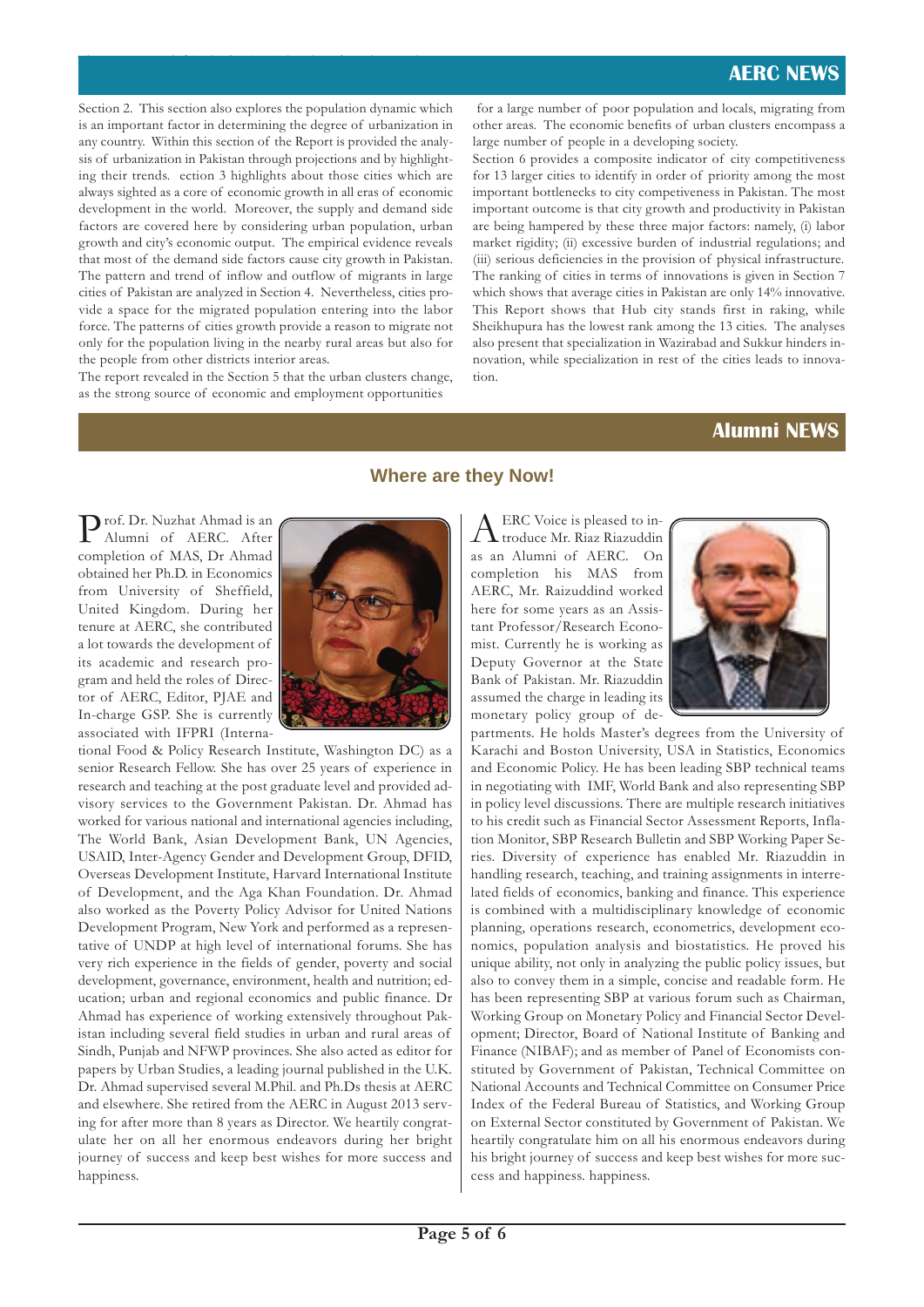#### **M.Phil. Thesis Series**

#### **Trade Openness, Size and the Saving-Investment Relationship: A Dynamic Analysis for Pakistan**

#### *Faiza Umer*

Faiza Umer has been rewarded her M.Phil degree under the supervision of Dr. Shaista Alam and Dr Mohsin Husnain Ahmad. Following dissertation investigates empirically the trade openness, size and saving-investment relationship over the period 1960-2011 in Pakistan. For investiga-



tion of trade openness, size and the saving-investment relationship this study employed vector auto-regression (VAR) to check simultaneity among trade openness, economic growth and saving-investment. Findings confirms the significant positive relationship among trade openness, economic growth; saving and investment of Pakistan in long run, but do not established significant short run relationship among trade openness, economic growth, savings and investment. Results suggested that external sector development should be given the importance for that relationship. For this purpose, availability of credit should be enhanced properly. This will on one hand increase saving rate in the country and on the other hand it enhance investment. The stability of trade policies at the peripheral front may possibly be the instructions to stabilize potential, thus leading to economic growth and savings-investment growth domestically.

This study further analyzes the impact of trade openness on economic growth during same time period for Pakistan. Two types of trade openness measures is used, trade volume and trade restriction. Moreover, result shows that the impact of trade openness on economic growth is not obvious in short run. The findings suggest that developing countries like Pakistan need to consider open trade policy as a long term plan of the country. The policy direction of Pakistan should emphasize on more liberal policies to enhance economic growth which will eventually lead towards poverty reduction in Pakistan.

The study also finds that physical capital (investment) and human capital (education) have advantageous effect on economic growth for Pakistan, so substantial growth in both investment activity and education required for the improvement in economic growth. This might be possible with the help of financial development systems and by the institutions. Majority of developing countries have labor intensive or unskilled labors, in addition of low level of education making major source of low economic growth. A significant amount of government funds should be allocated to the training for labor which will help and improve economic growth.

A key contribution of the study to the existing literature is that since earlier studies do not investigate the simultaneity between openness to trade, size of GDP and savings-investments.

#### **Impact of Monetary Shocks on Real Economic Acitivity: A case Study of Manufacturing Industries in Pakistan**

#### *Zinaz Ayesha*

 $\sum$  inaz Ayesha has been rewarded M.Phil<br>degree under the supervision of Dr. Muhammad Nishat and Dr. Mohsin Hasnain Ahmad. This research study provides empirical analysis on the disaggregated effect of monetary policy shocks on the output of five manufacturing industries of



Pakistan economy. The core objectives of the study are to investigate how prices and output response to monetary policy shocks, to identify the timing and magnitude of response to monetary policy shocks at disaggregated level and to check the significance of bank lending channel in Pakistan. To achieve these objectives monthly data from 1993 to 2010 and Structural vector auto regression (SVAR) approach is used by applying the standard AD/ AS model. Long run restrictions have been applied presented by Blanchard and Quah (1989) to exactly identify the SVAR model and generated impulse response function and variance decompositions.

The results of impulse response function indicate that output response to monetary policy shocks differs across industries, where sugar industry remains more responsive comparatively, and output declines by 15% and 5% due to monetary shocks in basic and alternative models respectively. Fertilizer and textile industries remain least responsive, automobile and cement industries indicate moderate response to monetary shocks in the short run. Results also suggest that overall manufacturing industry seems to be less responsive to TB6 and LM2. Furthermore output in each industry reverts back to base line after 20 to 30 months, where results of basic and alternative models indicate that output bottoms out after 20 months in sugar and fertilizer industries, and 30 months in case of automobile, cement and textile industries. Results also suggest the significance of bank lending channel.

Variance decomposition results define that monetary shocks remain dominant factor in explaining inflation moreover comparative analysis suggests that TB6 as monetary policy variable provides better results than the M2.

These results suggest sound policy measures that the benefits of the policies need to be fully analyzed in terms of unequal distribution of income across sectors. It can be defined as; the potential sectoral effects of monetary shocks need to be taken into consideration for future designs of monetary stabilization policies. Along with the price stabilization, policy makers also consider output stability which is helpful in the attainment of fast economic growth. Improvement in the banking system through financial reforms and effective use of leveraging by corporate sector as a result of market based credit policies are essential steps for the improvement of mechanism of monetary policy.